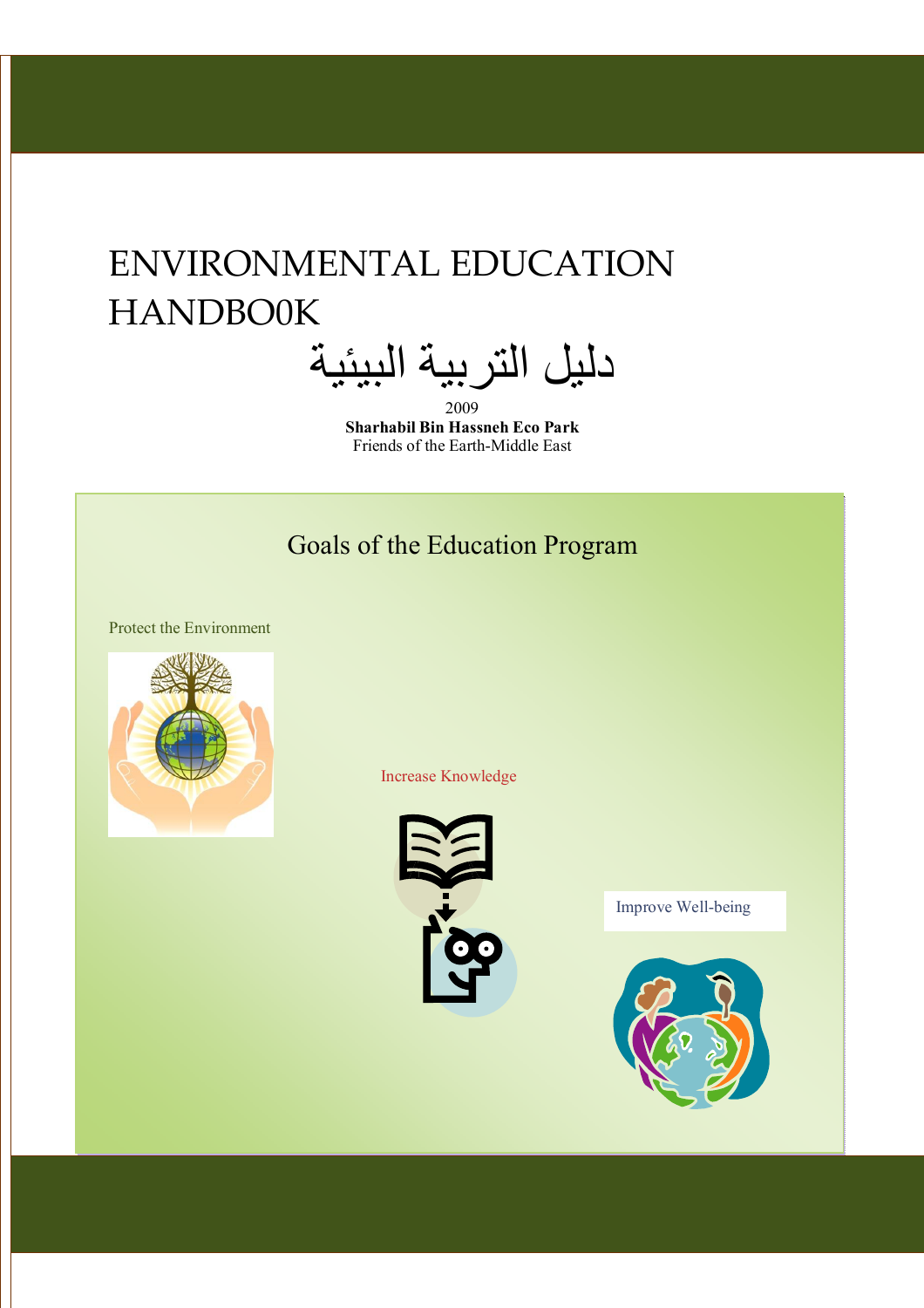### Youth Education Program Schedule:

This schedule will be filled in and updated as soon as the program dates for each year have been determined. For more information, contact info@foeme.org.

| 2010                        |     |     |       |         |     |      |      |        |      |     |            |     |
|-----------------------------|-----|-----|-------|---------|-----|------|------|--------|------|-----|------------|-----|
| How You Care for the Earth  |     |     |       |         |     |      |      |        |      |     |            |     |
| Name of Program             | Jan | Feb | March | [April] | Max | June | July | August | Sept | Oct | <b>Nov</b> | Dec |
| Water                       |     |     |       |         |     |      |      |        |      |     |            |     |
| What's in the Air           |     |     |       |         |     |      |      |        |      |     |            |     |
| The Earth Under             |     |     |       |         |     |      |      |        |      |     |            |     |
| Your Feet                   |     |     |       |         |     |      |      |        |      |     |            |     |
| Garbage, Pollution          |     |     |       |         |     |      |      |        |      |     |            |     |
| and Wastewater              |     |     |       |         |     |      |      |        |      |     |            |     |
| Composting and              |     |     |       |         |     |      |      |        |      |     |            |     |
| Recycling                   |     |     |       |         |     |      |      |        |      |     |            |     |
| How the Earth Cares for You |     |     |       |         |     |      |      |        |      |     |            |     |
| Name of Program             | Jan | Feb | March | April   | Max | June | July | August | Sept | Oct | <b>Nov</b> | Dec |
| <b>Amazing Processes</b>    |     |     |       |         |     |      |      |        |      |     |            |     |
| Insects                     |     |     |       |         |     |      |      |        |      |     |            |     |
| <b>Birds</b>                |     |     |       |         |     |      |      |        |      |     |            |     |
| Wildlife and Habitat        |     |     |       |         |     |      |      |        |      |     |            |     |
| Self and Others             |     |     |       |         |     |      |      |        |      |     |            |     |
| Past, Present, Future       |     |     |       |         |     |      |      |        |      |     |            |     |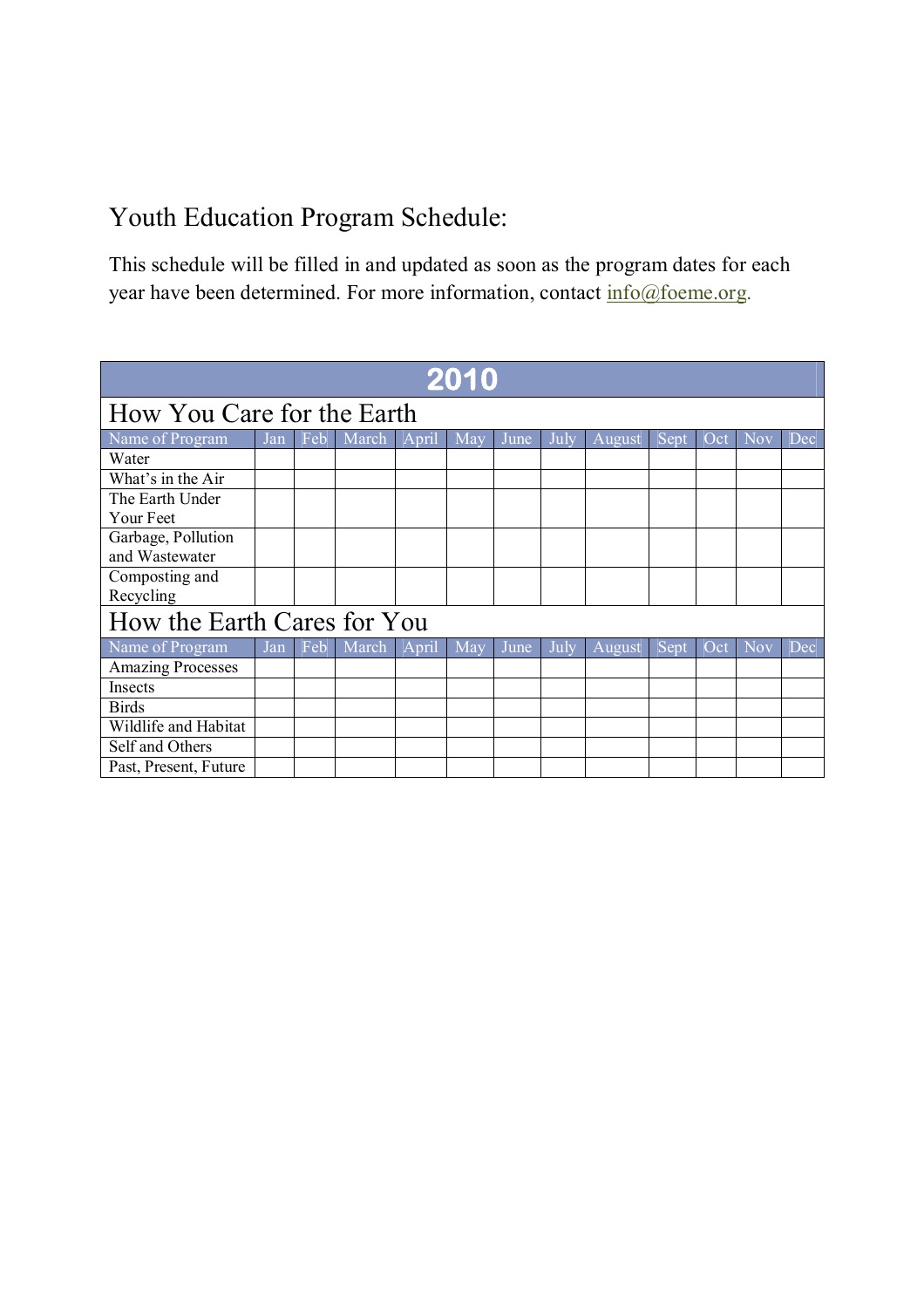| 2011                        |     |     |       |       |     |      |      |        |      |     |            |            |
|-----------------------------|-----|-----|-------|-------|-----|------|------|--------|------|-----|------------|------------|
| How You Care for the Earth  |     |     |       |       |     |      |      |        |      |     |            |            |
| Name of Program             | Jan | Feb | March | April | May | June | July | August | Sept | Oct | <b>Nov</b> | Dec        |
| Water                       |     |     |       |       |     |      |      |        |      |     |            |            |
| What's in the Air           |     |     |       |       |     |      |      |        |      |     |            |            |
| The Earth Under             |     |     |       |       |     |      |      |        |      |     |            |            |
| Your Feet                   |     |     |       |       |     |      |      |        |      |     |            |            |
| Garbage, Pollution          |     |     |       |       |     |      |      |        |      |     |            |            |
| and Wastewater              |     |     |       |       |     |      |      |        |      |     |            |            |
| Composting and              |     |     |       |       |     |      |      |        |      |     |            |            |
| Recycling                   |     |     |       |       |     |      |      |        |      |     |            |            |
| How the Earth Cares for You |     |     |       |       |     |      |      |        |      |     |            |            |
| Name of Program             | Jan | Feb | March | April | May | June | July | August | Sept | Oct | <b>Nov</b> | <b>Dec</b> |
| <b>Amazing Processes</b>    |     |     |       |       |     |      |      |        |      |     |            |            |
| Insects                     |     |     |       |       |     |      |      |        |      |     |            |            |
| <b>Birds</b>                |     |     |       |       |     |      |      |        |      |     |            |            |
| Wildlife and Habitat        |     |     |       |       |     |      |      |        |      |     |            |            |
| Self and Others             |     |     |       |       |     |      |      |        |      |     |            |            |
| Past, Present, Future       |     |     |       |       |     |      |      |        |      |     |            |            |

| 2012                        |     |     |       |       |     |      |      |        |      |     |            |     |
|-----------------------------|-----|-----|-------|-------|-----|------|------|--------|------|-----|------------|-----|
| How You Care for the Earth  |     |     |       |       |     |      |      |        |      |     |            |     |
| Name of Program             | Jan | Feb | March | April | May | June | July | August | Sept | Oct | <b>Nov</b> | Dec |
| Water                       |     |     |       |       |     |      |      |        |      |     |            |     |
| What's in the Air           |     |     |       |       |     |      |      |        |      |     |            |     |
| The Earth Under             |     |     |       |       |     |      |      |        |      |     |            |     |
| Your Feet                   |     |     |       |       |     |      |      |        |      |     |            |     |
| Garbage, Pollution          |     |     |       |       |     |      |      |        |      |     |            |     |
| and Wastewater              |     |     |       |       |     |      |      |        |      |     |            |     |
| Composting and              |     |     |       |       |     |      |      |        |      |     |            |     |
| Recycling                   |     |     |       |       |     |      |      |        |      |     |            |     |
| How the Earth Cares for You |     |     |       |       |     |      |      |        |      |     |            |     |
| Name of Program             | Jan | Feb | March | April | May | June | July | August | Sept | Oct | <b>Nov</b> | Dec |
| <b>Amazing Processes</b>    |     |     |       |       |     |      |      |        |      |     |            |     |
| <b>Insects</b>              |     |     |       |       |     |      |      |        |      |     |            |     |
| <b>Birds</b>                |     |     |       |       |     |      |      |        |      |     |            |     |
| Wildlife and Habitat        |     |     |       |       |     |      |      |        |      |     |            |     |
| Self and Others             |     |     |       |       |     |      |      |        |      |     |            |     |
| Past, Present, Future       |     |     |       |       |     |      |      |        |      |     |            |     |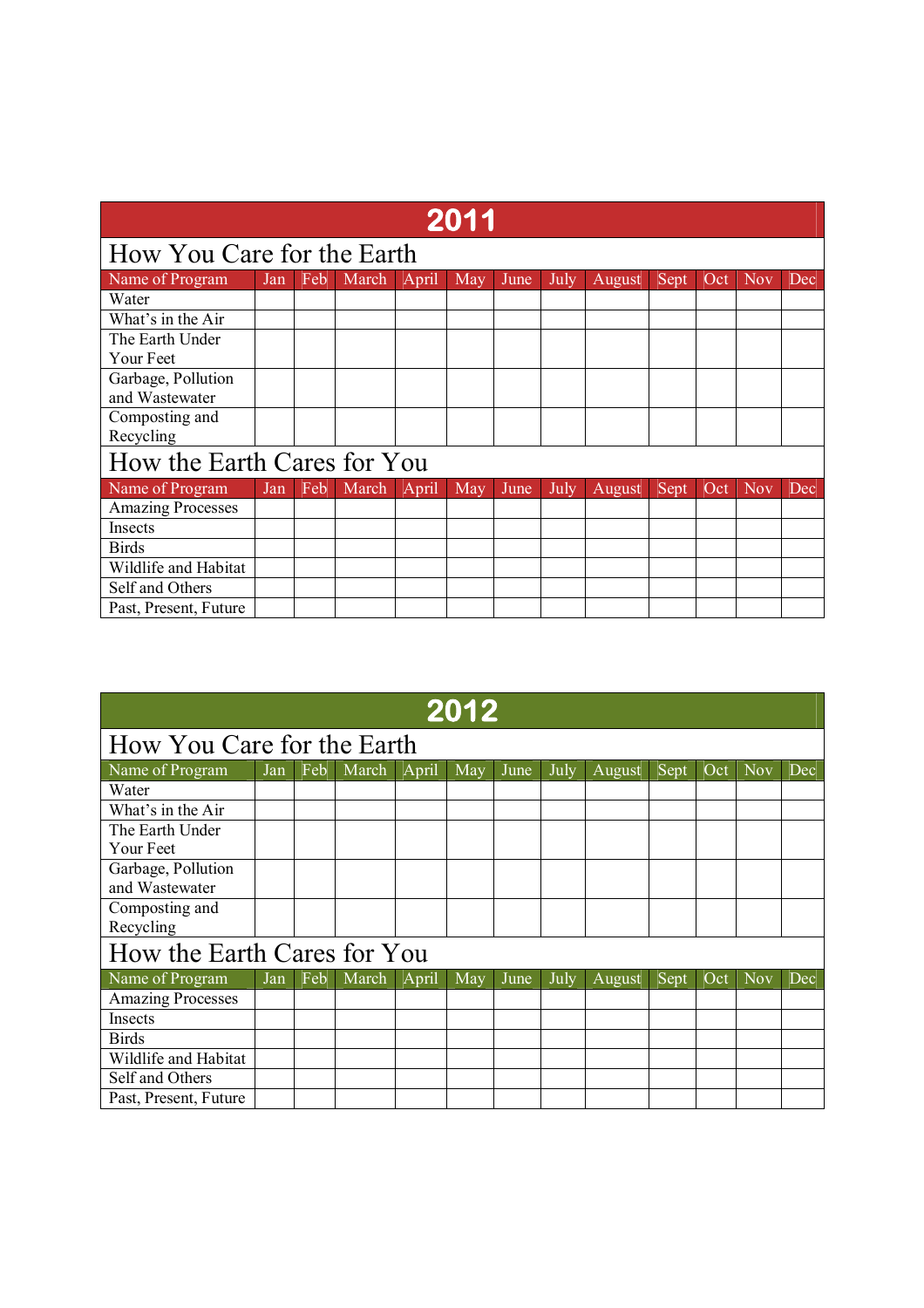Part 1: Eco Park Environmental Education Programs

### Programs for Children and Youth

The youth program consists of eleven weekends that are divided into two major units.

### **UNIT ONE: How You Care for the Earth**

 *interaction with and interpretation of the environmental resources of the Eco Park. Both children and OBJECTIVE: Students will gain an awareness of large-scale environmental issues that affect them, through adults will understand the importance of environmental preservation, and will demonstrate this understanding by taking practical conservation and pollution prevention measures at home.*

## **Water Weekend**

Students will learn about global and local water issues, including:

- How much water there is on earth;
- The percentage of drinkable water available;
- Jordan's water resources, including watersheds, surface and groundwater;
- How water is transported and delivered to their homes;
- How to conserve water and protect it from pollution.

- 1. Students will use a watershed model and add various sources of pollution to it. They will understand how pollution affects the Jordan River itself, and hear stories of how the river was used in the past. Then they will use tools to try to clean the water and discover how difficult it really is.
- 2. Students will become hydrologists. A school wants to move to a new site. Use the aquifer in a cup model and historic rainfall data to conduct an experiment to see if the groundwater will be safe for kids in the new school to drink. This will lead to discussions about evaporation rates in the Jordan Valley, salts and nutrients in the soil, as well as affects of human activities on groundwater.
- 3. Participants will learn about what pH balance and indicators are, and make homemade indicators using natural anthocyanins from plant materials. Then they will use the indicator solution to test pH in a range of household materials, such as soda, milk or detergent.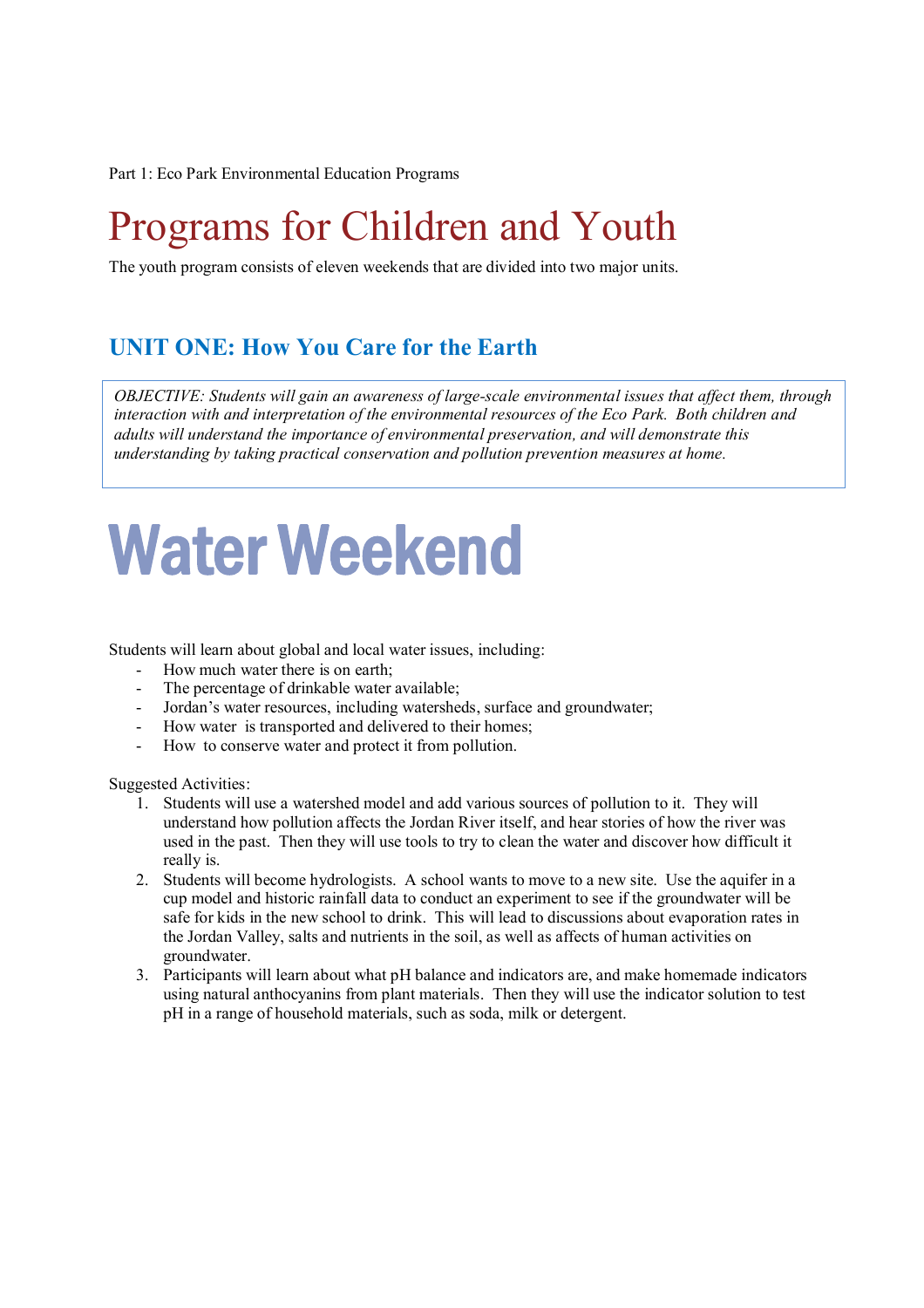# **What's in the Air Weekend**

Students will study the day and night sky, including:

- Clouds and weather systems
- Stars and constellations
- Wind and air pollution
- The cycles of CO2, oxygen and nitrogen in the atmosphere.

- 1. Students will experiment with erosion, rocks, sunlight, or go stargazing.r
- 2. Students will learn about thermometers and barometers, and then create their own barometer using simple materials. They will observe the changes in the atmosphere every time they visit the park by swinging their barometer and recording the findings. They will then keep a log book of their findings.
- 3. Students will discover the wonders of a starry night and hear stories about the stars from around the world. They will make and use a star finder, a mini star viewer, and learn how a telescope works. They will learn about the moon and why it changes phases. Then they will use their new skills to observe outside under the starry skies. Binoculars can be rented.
- 4. Students will learn the dynamics of a vacuum by creating their own and playing competitive games involving pulling objects across a finish line with their home-made vacuums.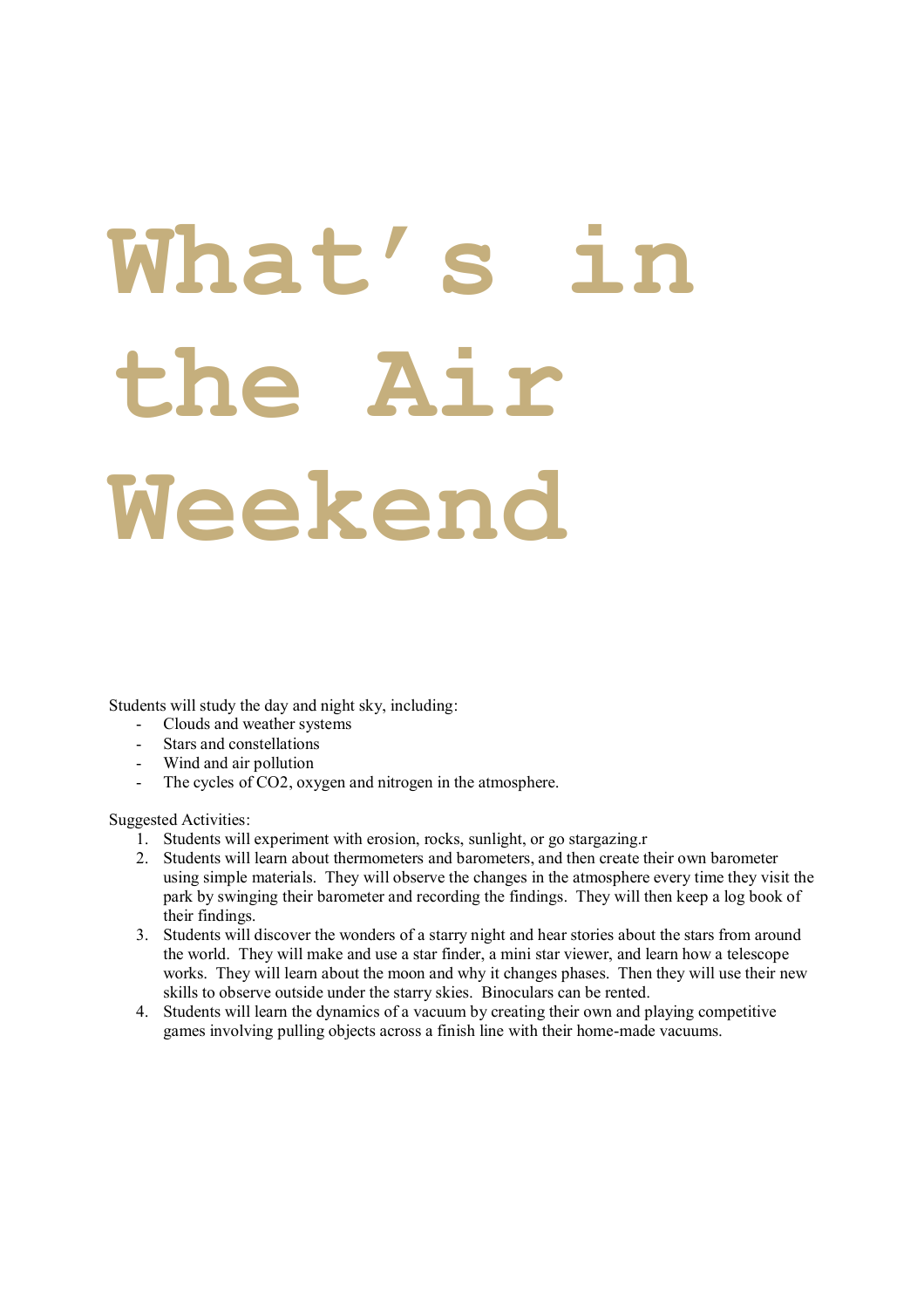## **The Earth Under Your Feet Weekend**

Students will study rocks and soil, including:

- Different types of rocks and how they are formed
- The rock cycle
- Geology of Jordan and the Eco Park area
- The relationship of water and rocks: how water and rocks affect each other.
- Soil profiling
- Geological map reading, including topography, road cuts, and aerial photos
- Which types of soil are good for growth, and how to improve it (introduction to composting)..

- 1. Students will try to grow a small plant on various soil plots that contain different types and amounts of nutrients. They will then observe which type of soil is best for planting.
- 2. Students will find a rock they like and paint on it.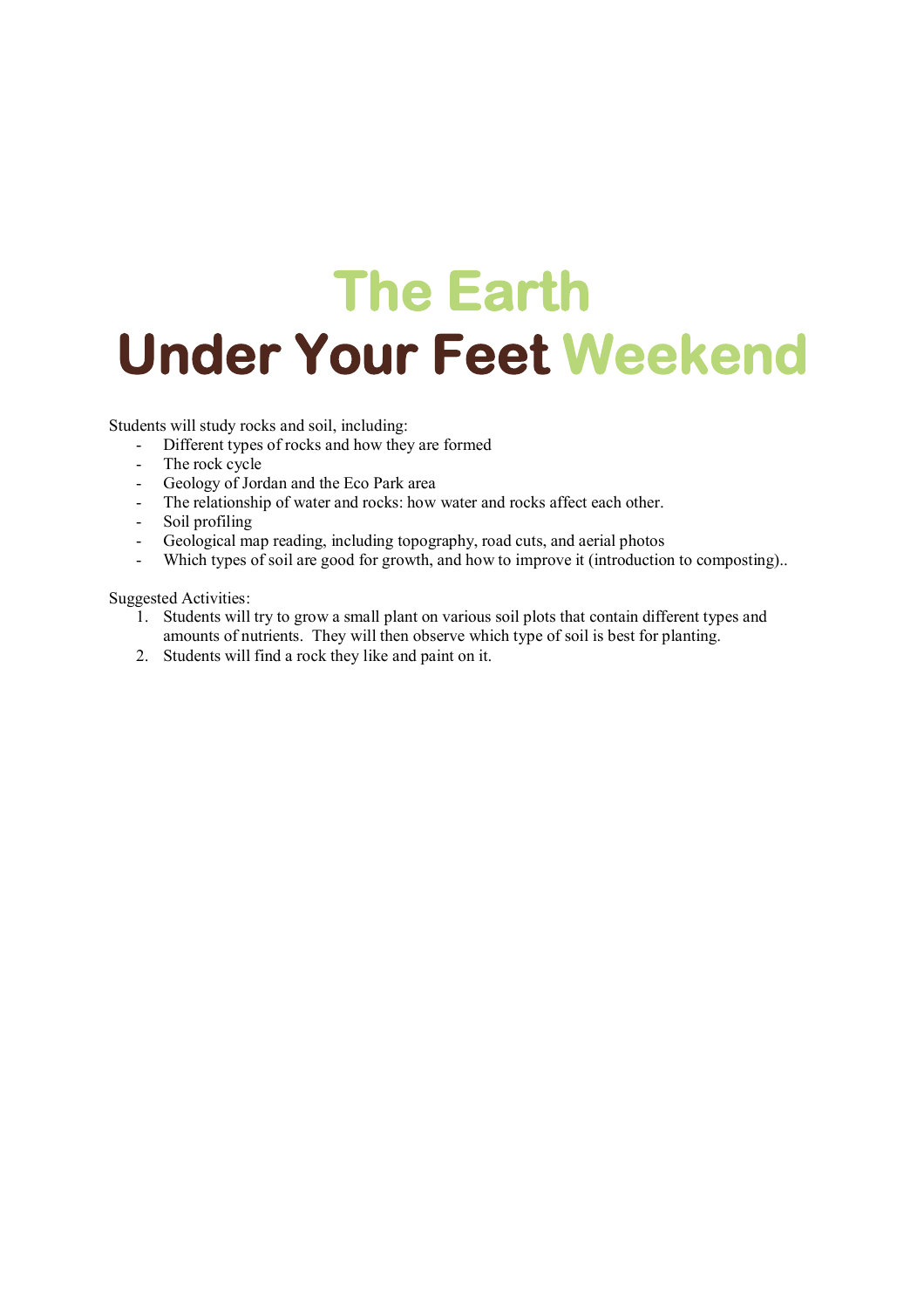### **Yucky Weekend (Garbage, Pollution and Wastewater)**

Students will gain an understanding of what happens to our waste products after they leave our homes and explore:

- Sustainable waste handling practices, such as recycling, composting, and constructed wetlands as wastewater treatment.
- The topic of NIMBY
- How to find environmentally responsible sites for waste disposal and management.
- How pollution affects the animals.
- How pollution affects humans.
- The process of treating wastewater.

- 1. Create hand-made surprises by recycling paper.
- 2. Understand the meaning of NIMBY Not in My Backyard. Provide a presentation on the contents of the average garbage can, as well as its exponential growth over one year. Help participants understand the decomposing rate of certain elements. Explain where garbage is taken, and how it affects the environment and groundwater. Show an example of a proper dump site.
- 3. Assign homework as an art project, where students will go home and recycle or reuse materials to create art to bring back the next week and show the rest of the group.
- 4. The Garbage Game: Students will carry their own garbage around with them all day. At the end of the day, the garbage will be dumped out and sorted. Students will learn how they could have reduced their garbage, by recycling, reusing and composting some items. A discussion of NIMBY (Not in my Backyard) will follow, as well as the need to find environmentally responsible sites for waste disposal and management.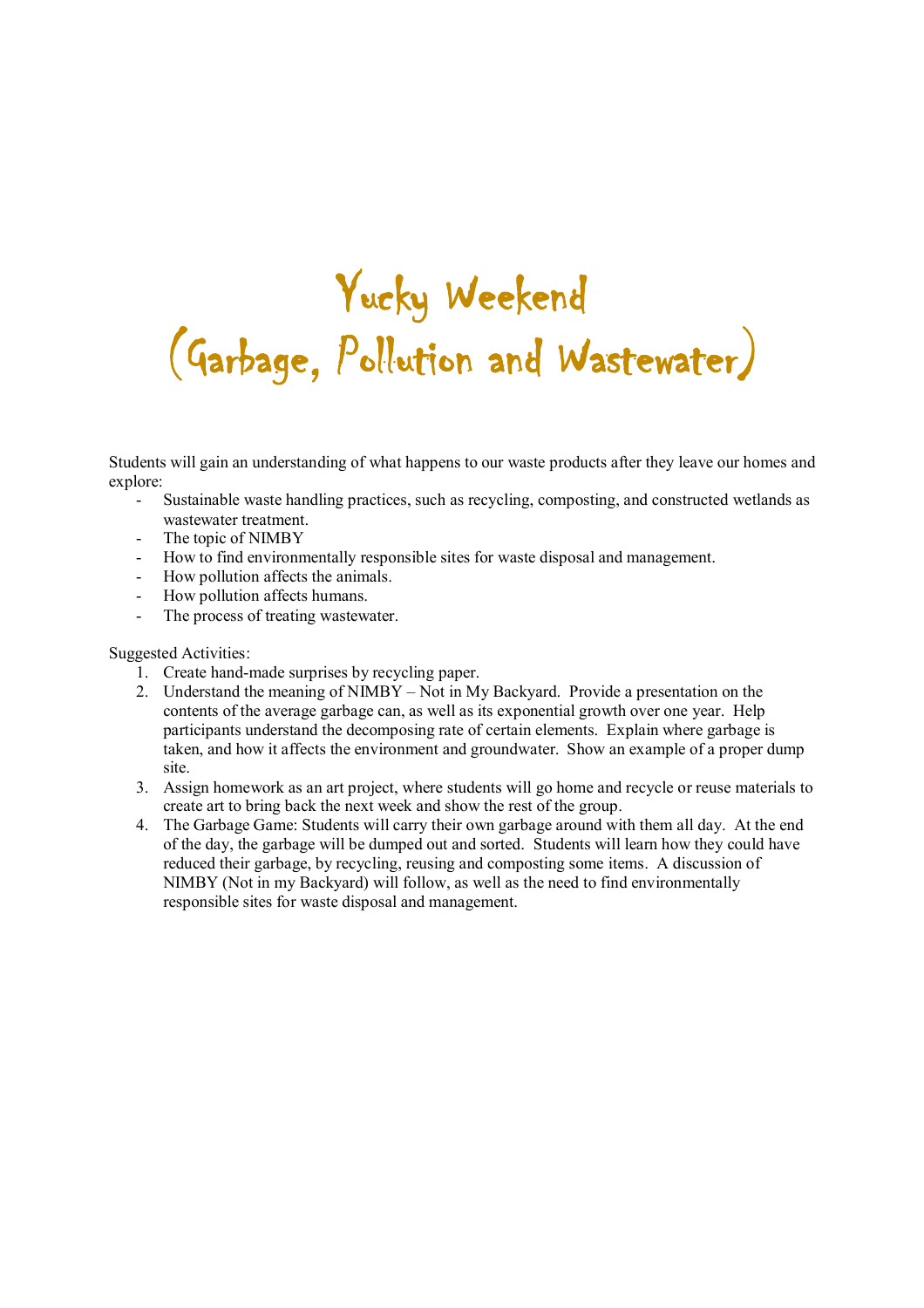### **Help the Earth Weekend (Composting and Recycling)**

Students will build on everything they have learned so far by:

- Applying their values to various decisions regarding the environment
- Understanding the responsibility as an individual within a community.
- Understanding their direct relationship of humans with nature
- Engaging in teamwork activities that involve different attitudes, values and behaviors.
- Engaging in discussions and defending positions
- Learning how small individual actions can cause large environmental problems.
- Creating their own game plan for conservation and pollution prevention at home.

- 1. All participants become a town hall meeting to address water management issues. Each student is a stakeholder and they will learn first-hand about citizenship, decision-making and differing values.
- 2. Participants stand under statements that best reflect their views on biodiversity, and then discuss why they chose that statement. People can challenge each other's reasoning. It will encourage critical thinking and how to defend a stance. It also encourages people to think differently about biodiversity and how it affects their daily lives.
- 3. Students will play the polluted river game, to understand how saving the environment is a very difficult task once the situation becomes nearly irreversible, and that it will depend on collective intelligence and cooperation to solve large problems like this.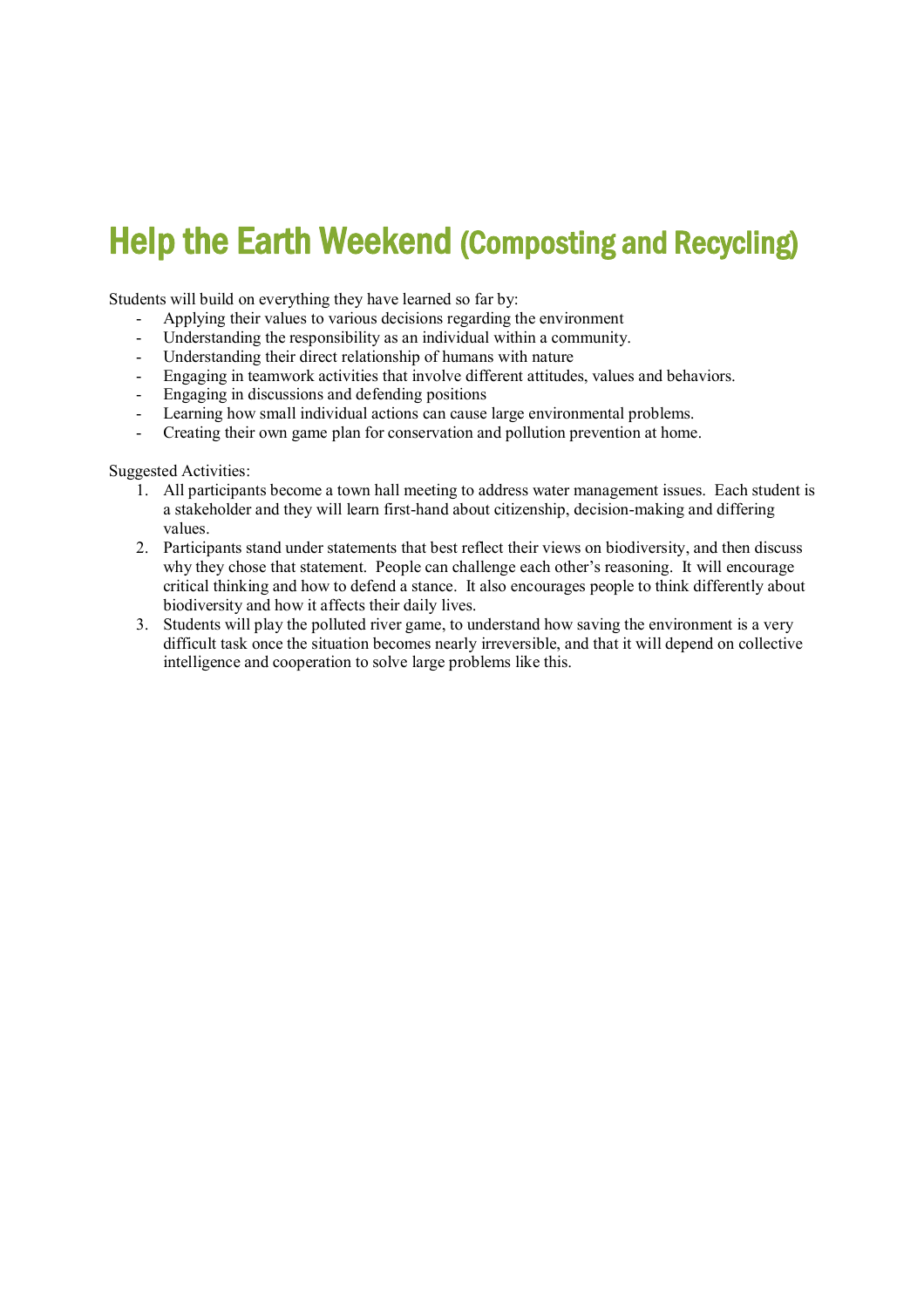### **UNIT TWO: How the Earth Cares for You**

 *made by all creatures. They will learn about how the human race has survived the challenges of living, and OBJECTIVE: Students will understand how the earth cares for them by learning about the contributions of the harmony needed for ecological processes to take place. Through this, they will develop an idea about their individual purposes in the grand scheme of things.*

### **Amazing Processes Weekend**

Students will understand the role of plants in providing humans and animals with what they need, including:

- Food, shelter and medicine
- The means for art and cultural expression (dyes, fabrics, perfumes, chocolate, etc.)
- Using plants for aesthetic appeal
- The role of plants in preventing soil erosion and flooding
- Pollination and the role of bees

- 1. Students will be grouped into teams of two or three, go out into the park with a digital camera, choose a flower, go back to the nature center and find information about that flower from the Eco Park Wildlife Guidebook, prepare a small presentation, and tell the others about that flower.
- 2. Students will apply their knowledge of soil profiles to select the best type of soil in which to plant a flower from a seedling which they will take home to care for and draw the stages of its growth over the next few weeks.
- 3. Students will plant a flower from a seedling, which they can take home to take care of and draw the stages of its growth.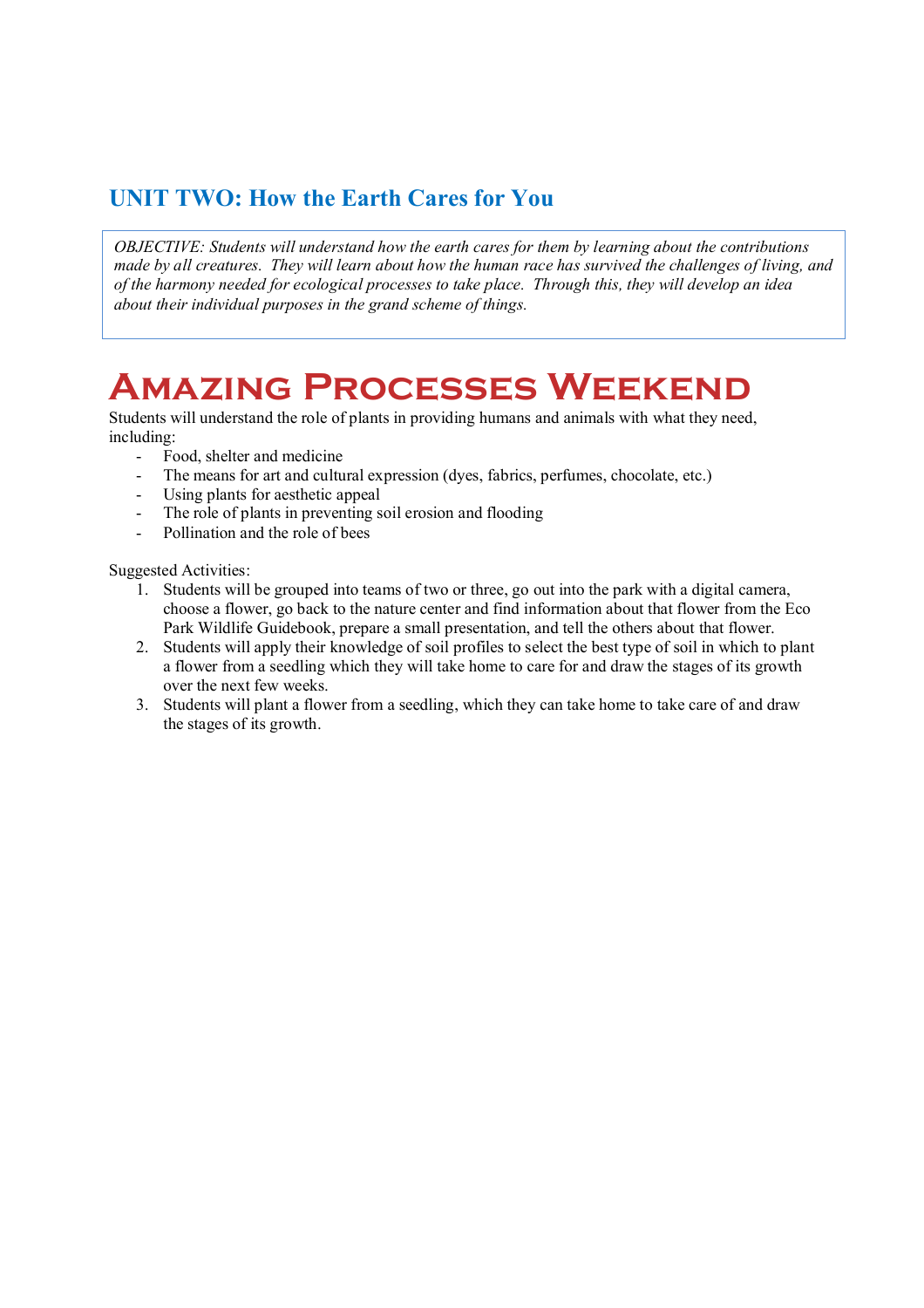## **Don't Bug Me Weekend**

Students will learn of the complex world of bugs, by:

- Understanding how bugs are different from each other.<br>Realizing the importance of bugs in ecological process
- Realizing the importance of bugs in ecological processes.

Suggested Activities:

1. Students will use a magnifying glass and some containers to get a closer look at the world of insects. They will be assigned to catch at least two different types of insects. They will use a field notebook and a field guide to identify the type of insect, write down data about it, draw a picture, and compare the characteristics they have in common. They will release the insects back where they found them when they finish. When the group reconvenes, a discussion will be held about the bugs and possible reasons for the differences between them.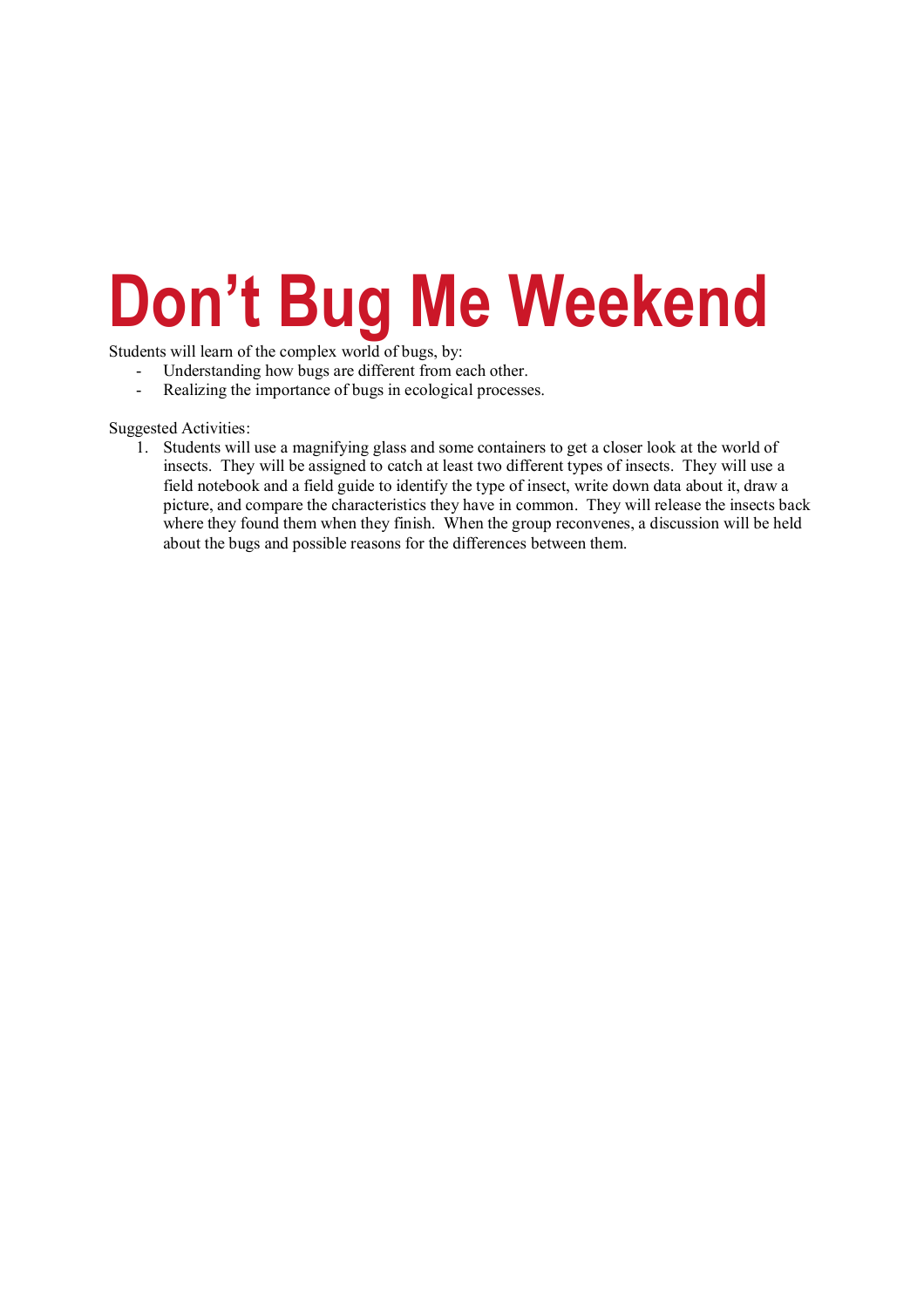## *Birds of a Feather Weekend*

The Eco Park is a great place to observe birds because it is in the middle of a flyway of migratory birds. Students will learn about all kinds of birds found in the Eco Park and will:

- Learn about migratory patterns of birds found at the Eco Park
- Learn how to use a field guide and binoculars for bird identification
- Observe bird behavior and imitate bird calls and
- Understand the dynamics of beak structures and food gathering.
- Understanding the principles of aerodynamics
- Understand the threats to migratory birds, such as habitat loss, weather, pesticides, and hunting.

- 1. Students will spend three minutes in silence listening to the various sounds of birds as they communicate around the Eco Park. They will pick one sound that is most distinct to them and the group will come back together and imitate those sounds they heard. From this song symphony, students will learn that the bird kingdom is very complex.
- 2. This is a great place to observe birds. Learn how to identify birds using a field guide, binoculars, and your own field notes. Go on hikes to observe bird behavior and songs. Experiment to test aerodynamic principles. Try to become a bird expert.
- 3. Learn why birds have so many different shaped beaks. Use tools to imitate different types of beaks and hands-on experimentation to discover the best beak to use for different food sources.
- 4. Giant Game Board. Participants become life-sized game pieces. They must migrate from the Gulf south to the North successful while avoiding obstacles in the form of habitat loss, foul weather, pesticide use, and more. The game becomes more difficult and participants will understand migratory patterns.
- 5. Learn about the advantages and disadvantages of being top predator birds. Learn why falcons are efficient hunters and how others become extinct. Focus on how each individual can make a positive difference in the world by avoiding hunting.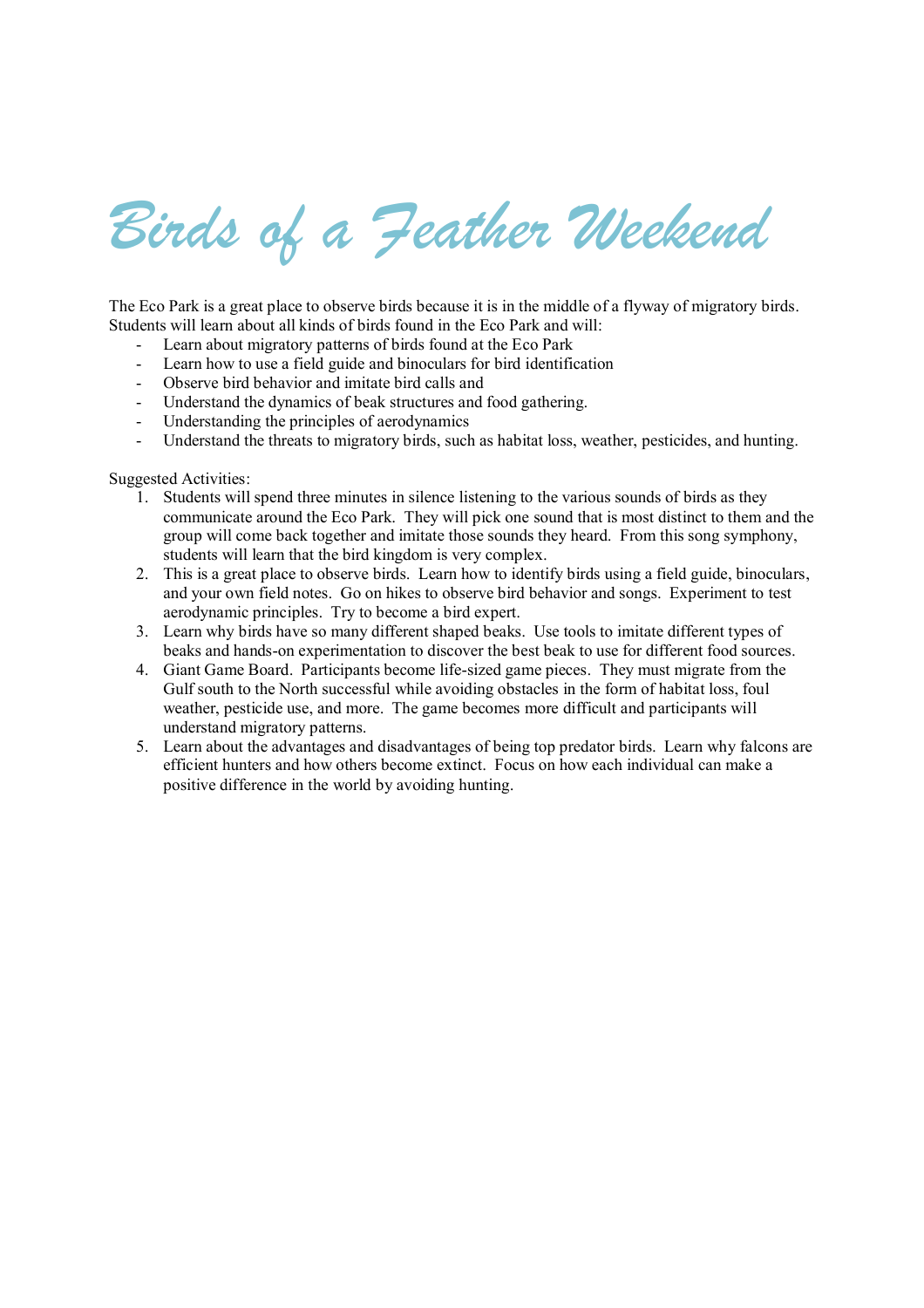## Wildlife and Habitat Weekend

Students will learn of the biodiversity and habitats around them by:

- Learning how to track down animals and where they live
- Learning about and identifying local plants and wildlife
- Understanding hazards to wildlife and endangered species
- Learning about adaptations and "survival of the fittest."

- 1. Explore a study site in the Eco Park to identify local plants and wildlife. Students will participate in a discussion on wildlife hazards and will evaluate their own "at home" practices to see what they can do to help.
- 2. Students will learn about the food chain and successions. They will collect data to create their own visual food chain.
- 3. Students will learn what makes animals special with their adaptations. They will take a closer look at some of the Eco Park animals, explore their homes and discover how they have adapted over thousands of years. Students will go for a hike using a scavenger hunt card, and based on their senses and information, they will have to identify at least one habitat.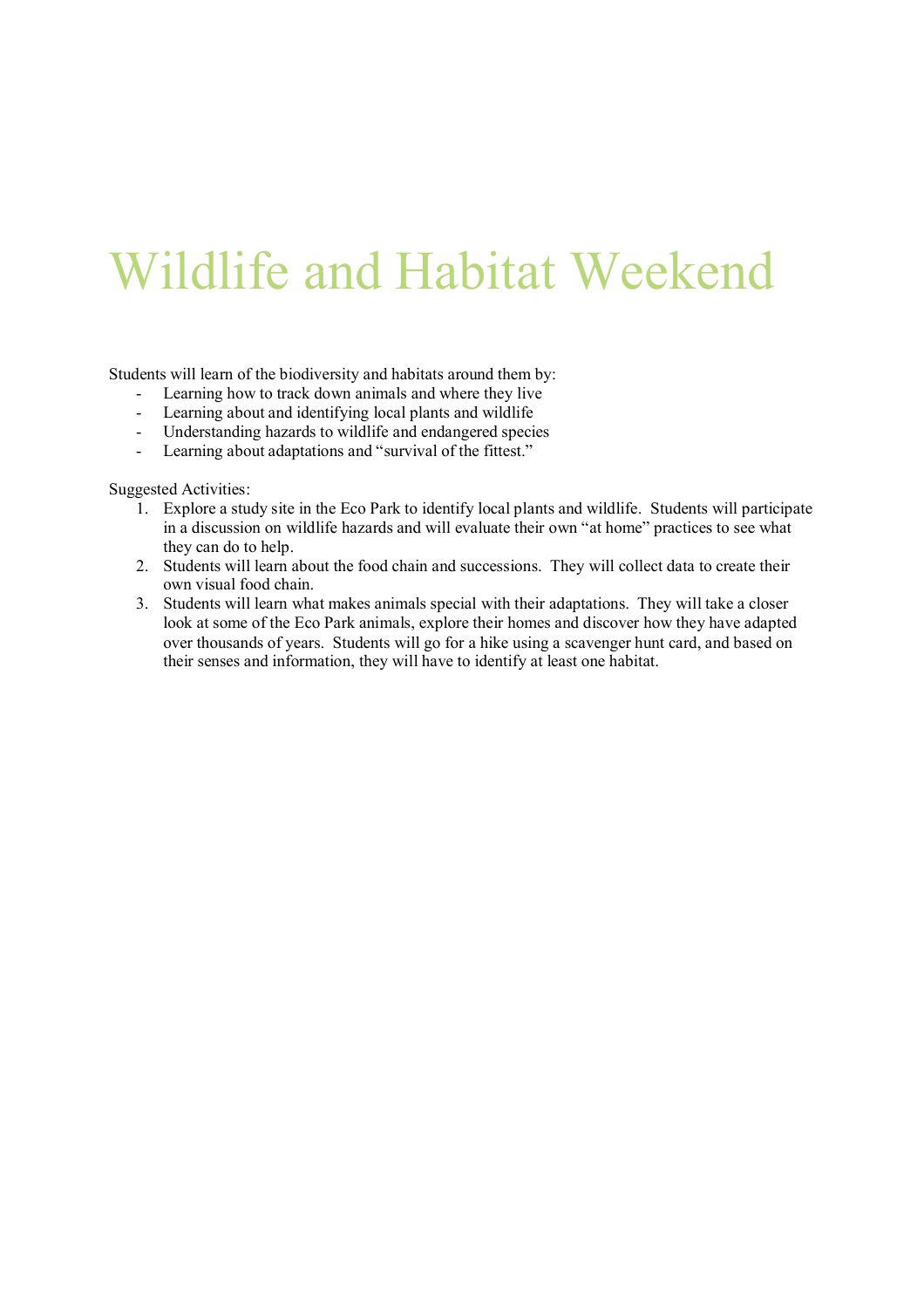### Myself and Others Weekend

Students will learn about their roles as individuals and as communities on this planet and how the planet satisfies their needs, by learning:

- How to survive in the wilderness and fare against the elements.
- How humans have survived in various climates around the world, introducing new cultures that they have not seen before.
- The importance of exercise and movement
- How humans need food and water to survive.

- 1. Students will learn the basics of orienteering, how to use a map and compass, and how to pace around the Eco Park.
- 2. Knots and lashings: Teach the skill and art of tying knots and lashings. Have participants work with partners to try to construct a shelter. This will teach the importance of reasoning and visualization, build self-confidence, and test the ability to follow directions.
- 3. Students will learn about what is in the food we eat, how it is processed, and how it affects our bodies, minds and overall wellbeing. This can also tie into the types of food animals eat and how their bodies have adapted to fit their need. The topic of food will be connected to the amount of water used to create it.
- 4. Students will discover the ancient secrets of survival in the desert. They will participate in a challenge of collecting water, creating shelters, and adapting to the heat.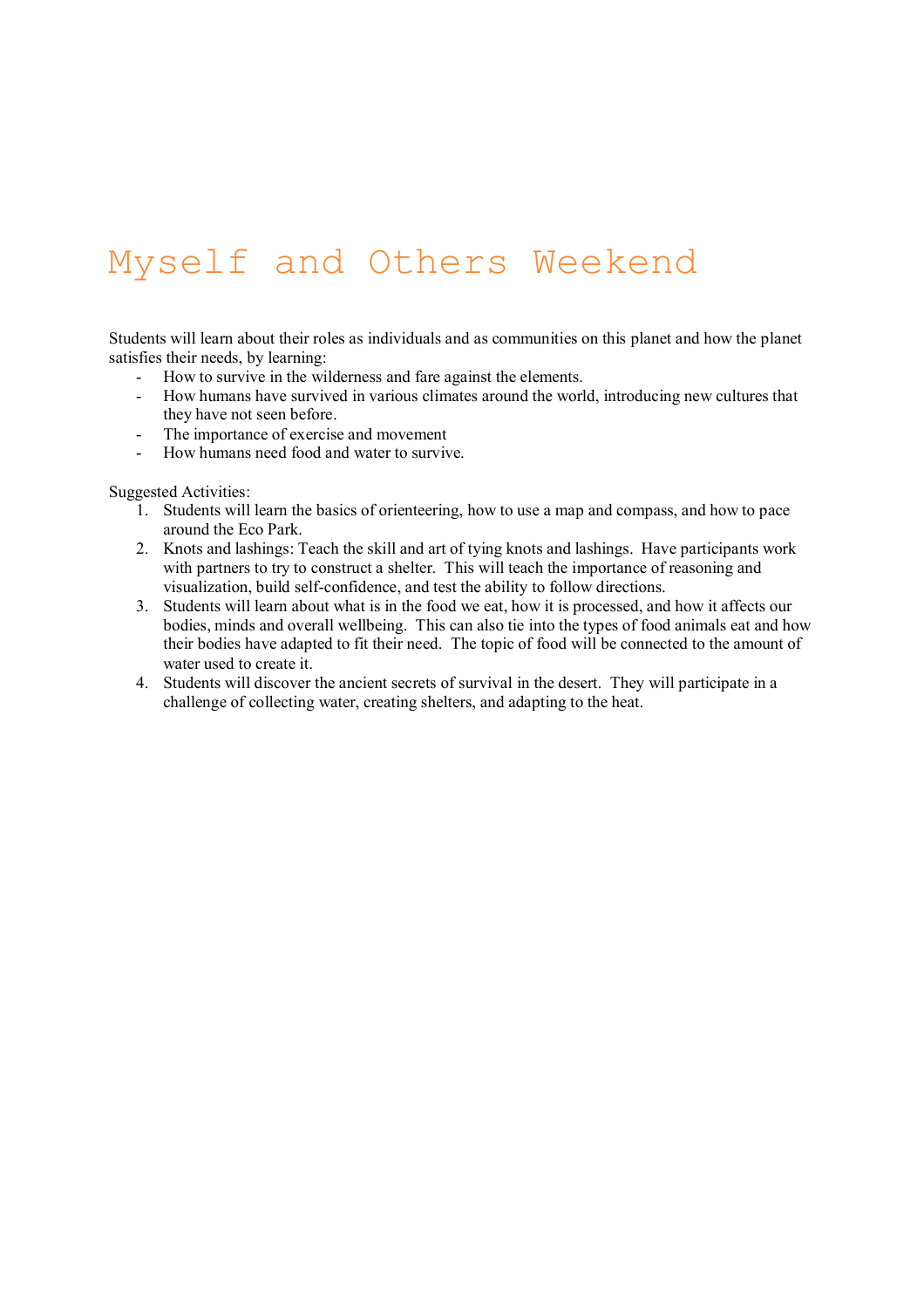### **Past, Present and Future Weekend**

Students will learn how humans have adapted and built societies to survive on this planet through:

- Understanding how artistic expressions tell stories about a culture and a people
- Learn how artistic expression has changed
- Understand how beautiful things in nature have influenced people.
- Learn the art of storytelling.
- Listen to stories told from elders about how life used to be in the Valley.
- Understand the impact of folklore and cultural traditions on human societies.

- 1. As the last weekend, students will be put in groups have to creatively express some element from the past weeks they found interesting. This can be in the form of a play, a poem, a song, or anything the group decides. Parents will be invited to see what their children have learned and how they have interpreted it.
- 2. Students will be challenged to get in groups and create their own stories based on an animal, an idea, or anything they found surprising in the last few weeks.
- 3. Give out cameras to the students and have them go around the park and photograph various things they consider "beautiful." Then have them draw those pictures using dyes and tools from the past. They will learn how to mix their own dyes from plants.
- 4. Invite elders to tell stories around a campfire and make an open stage for questions on how life was in the past.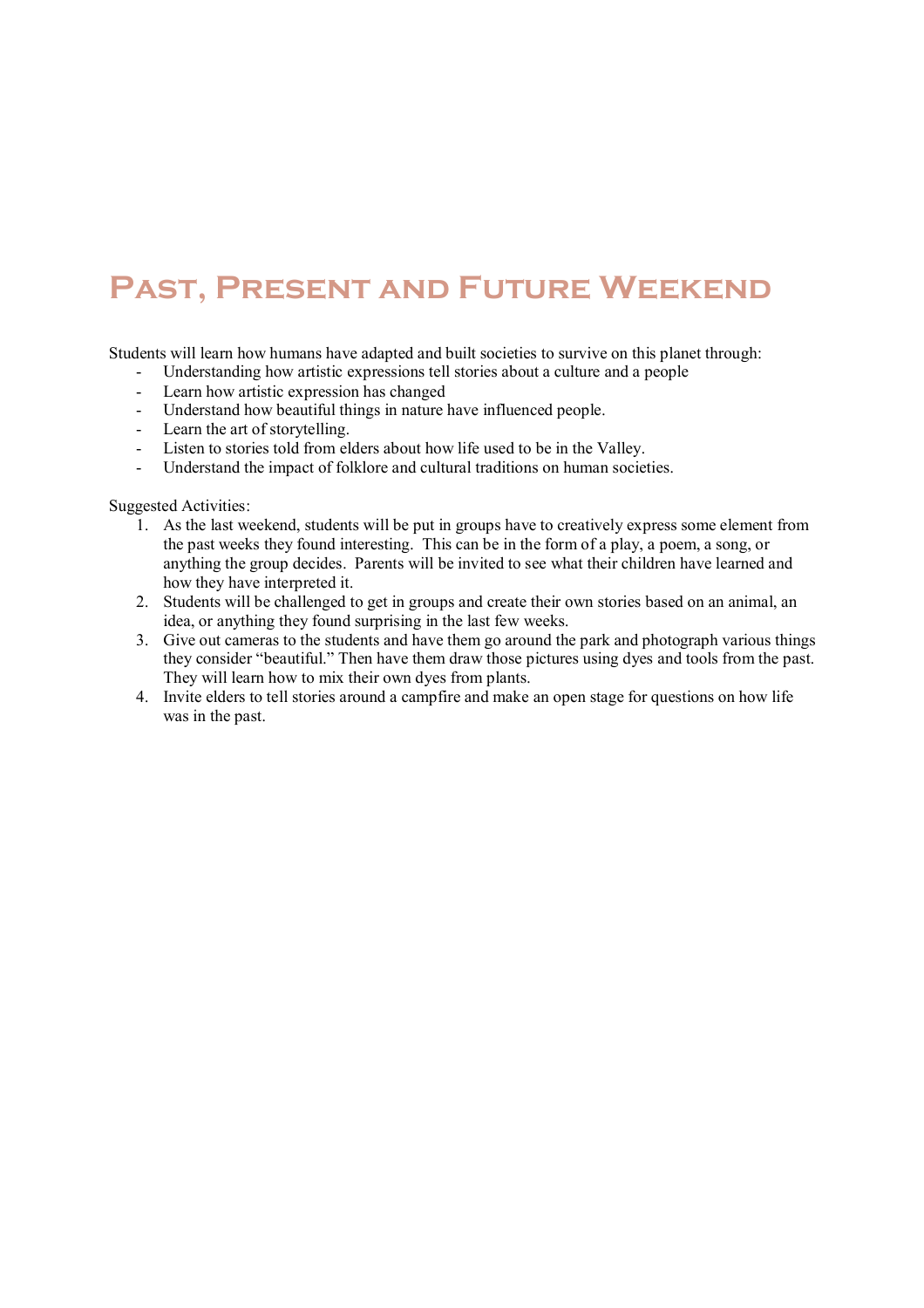### Programs for Adults

Our vision is to provide educational materials and programs to meet the needs of every park visitor. The following table shows the types of educational materials and programs we look forward to creating in the near future. If you would like to contribute your skills on a volunteer basis to help make our vision a reality, contact us at  $\frac{info(@f$ oeme.org.

| Type of Park Visitor                    | <b>Educational Materials and Programs</b>                                                                                                                                                                                                                                                                                                                                                                                                                                                                                                                                                                                                           |
|-----------------------------------------|-----------------------------------------------------------------------------------------------------------------------------------------------------------------------------------------------------------------------------------------------------------------------------------------------------------------------------------------------------------------------------------------------------------------------------------------------------------------------------------------------------------------------------------------------------------------------------------------------------------------------------------------------------|
| <b>All Park Visitors</b>                | <b>Information about the Park:</b><br><b>Background and history</b><br>$\bullet$<br>Natural and cultural aspects<br>$\bullet$<br><b>Future Design Plans</b><br>$\bullet$<br><b>Policies and Procedures</b><br>$\bullet$<br>Guided and self-guided tours<br>$\bullet$<br>How to take care of the park<br>$\bullet$<br><b>Information for Visitors:</b><br>Job and volunteer opportunities<br>$\bullet$<br><b>Seminars</b><br>$\bullet$<br>Workshops<br>$\bullet$<br><b>Fact Sheets</b><br>$\bullet$<br>Online resources/virtual tours<br>$\bullet$<br>Children/Youth Education Programs<br>$\bullet$<br><b>Adult Education Programs</b><br>$\bullet$ |
| <b>FoEME Staff/Education Volunteers</b> | <b>Job Descriptions</b><br>$\bullet$<br>Policies and Procedures<br>$\bullet$<br><b>Emergency Procedures</b><br>$\bullet$<br><b>Communication Channels</b><br>$\bullet$<br><b>Record Keeping</b><br>$\bullet$<br>Hospitality and Cultural Awareness<br>$\bullet$<br><b>Staff and Online Training</b><br>$\bullet$<br><b>Staff Mentoring</b><br>$\bullet$<br><b>Team Building Exercises</b><br>$\bullet$                                                                                                                                                                                                                                              |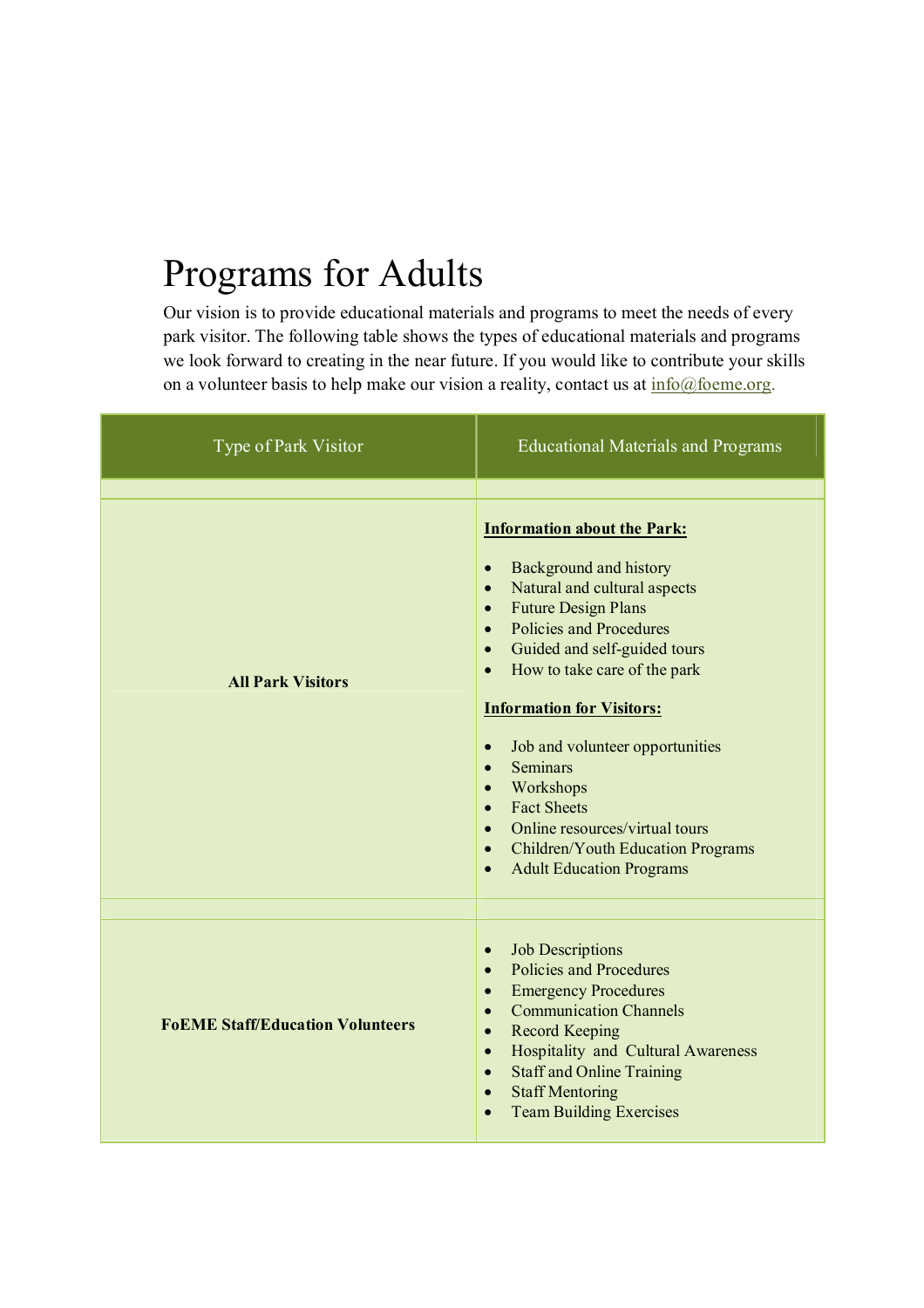| <b>Visiting Researchers/University Students</b> | Park Manual<br>$\bullet$<br>Future Model/Map<br>$\bullet$<br><b>Biodiversity Guidebook</b><br>Physical features<br>$\circ$<br><b>Biological features</b><br>$\circ$<br><b>Sustainable Practices Handbook</b><br>$\bullet$<br>Eco Park website online research tools<br>$\bullet$                                                                                                                                                                                                                                                                                              |
|-------------------------------------------------|-------------------------------------------------------------------------------------------------------------------------------------------------------------------------------------------------------------------------------------------------------------------------------------------------------------------------------------------------------------------------------------------------------------------------------------------------------------------------------------------------------------------------------------------------------------------------------|
| <b>Local Residents</b>                          | How to Make it YOUR Park<br>$\bullet$<br>How you can help the park<br>$\bullet$<br>How the park can help you<br>$\bullet$<br>Volunteer / Employment Opportunities<br>$\bullet$<br>Meetings<br>$\bullet$<br>Weekend workshops<br>$\bullet$<br><b>Email Newsletters</b><br>$\bullet$<br>Flyers found in Mayor's office<br>$\bullet$<br>"Clean Communities" Program<br>$\bullet$<br>Community campfire/dinner<br>$\bullet$<br><b>Community Job Board</b><br>Online Job Board<br>$\bullet$<br>Door to door marketing<br><b>Community Involvement Representatives</b><br>$\bullet$ |
| <b>Families of Local Students</b>               | <b>Youth Education Supplements</b><br>Connecting with other families<br>$\bullet$<br>Role Modeling for future generations<br>$\bullet$<br>Flyers distributed to schools<br>$\bullet$                                                                                                                                                                                                                                                                                                                                                                                          |
| <b>Teachers</b>                                 | <b>Lesson Supplements</b><br><b>Discovery Kits</b><br>$\bullet$<br><b>Sustainable Practices</b><br>$\bullet$<br><b>Teacher Networking</b><br><b>Lesson Plan Exchange</b><br>Quarterly teacher meetings<br>$\bullet$<br>Teacher's Lounge<br>(online private area of the web site w login)<br><b>Field Trips</b><br>$\bullet$<br>In -class presentations<br><b>Virtual Field Trips</b><br>$\bullet$<br>Discovery Kits<br>Teacher Field Trip getaway weekends                                                                                                                    |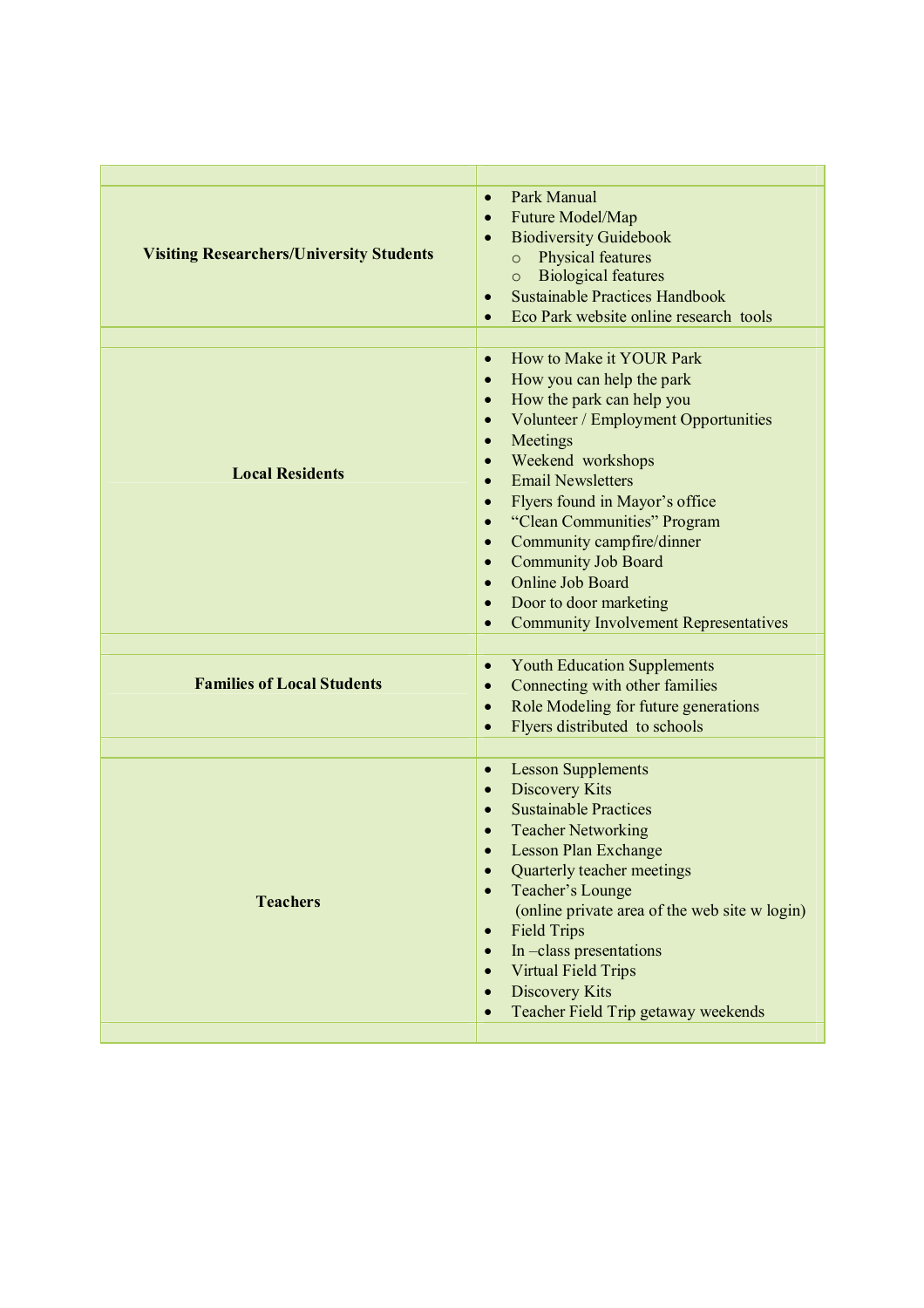| <b>Scout Leaders</b>                     | How to use the park with your troop<br>$\bullet$<br>Supplemental badge programs<br>$\bullet$<br><b>Sustainable Practices Guidebook</b><br>$\bullet$<br><b>Scout Leader Weekends</b><br>$\bullet$<br><b>Online Scout Leader Forum</b><br>$\bullet$<br><b>Discovery Kits</b><br>$\bullet$                                                                                                                                                                                                                                                                                                                      |
|------------------------------------------|--------------------------------------------------------------------------------------------------------------------------------------------------------------------------------------------------------------------------------------------------------------------------------------------------------------------------------------------------------------------------------------------------------------------------------------------------------------------------------------------------------------------------------------------------------------------------------------------------------------|
| <b>Eco-Tourism/"Green" Entrepreneurs</b> | Ecological Interpretation of the Eco Park<br>$\bullet$<br>and surrounding Valley<br>Eco Lodges<br>$\bullet$<br><b>Guided and Virtual Tours</b><br>$\bullet$<br>Green souvenirs and regalia<br>$\bullet$<br>Café<br>$\bullet$<br><b>Employment Opportunities</b><br>Cafe<br>a l<br>Local Fair Trade Program<br>Green micro-loans<br>Souvenir collection and sales system<br>Handicraft schools showcases<br>Resource and idea Exchange<br>Ecopreneur Idea Springboard<br>$\bullet$<br>Materials shed<br>$\bullet$<br>Training forums and seminars<br>$\bullet$<br>Networking<br>$\bullet$<br>Online resources |
| <b>Bedouin Involvement Program</b>       | Habitat preservation information<br>Eco-tourism benefits to the Bedouin<br>$\bullet$<br>(tents for visitors, dinner and dancing and /or<br>storytelling under the stars)<br>Cultural heritage preservation relating to<br>$\bullet$<br>local flora and fauna<br>The Wisdom Program (Elders Oral History)<br>$\bullet$<br><b>Storytelling Evenings</b><br>$\bullet$<br><b>Employment Opportunity Seminars</b><br>$\bullet$<br><b>Bedouin Park Policing Training</b><br>$\bullet$<br>Bedouin recycling and park cleanup program                                                                                |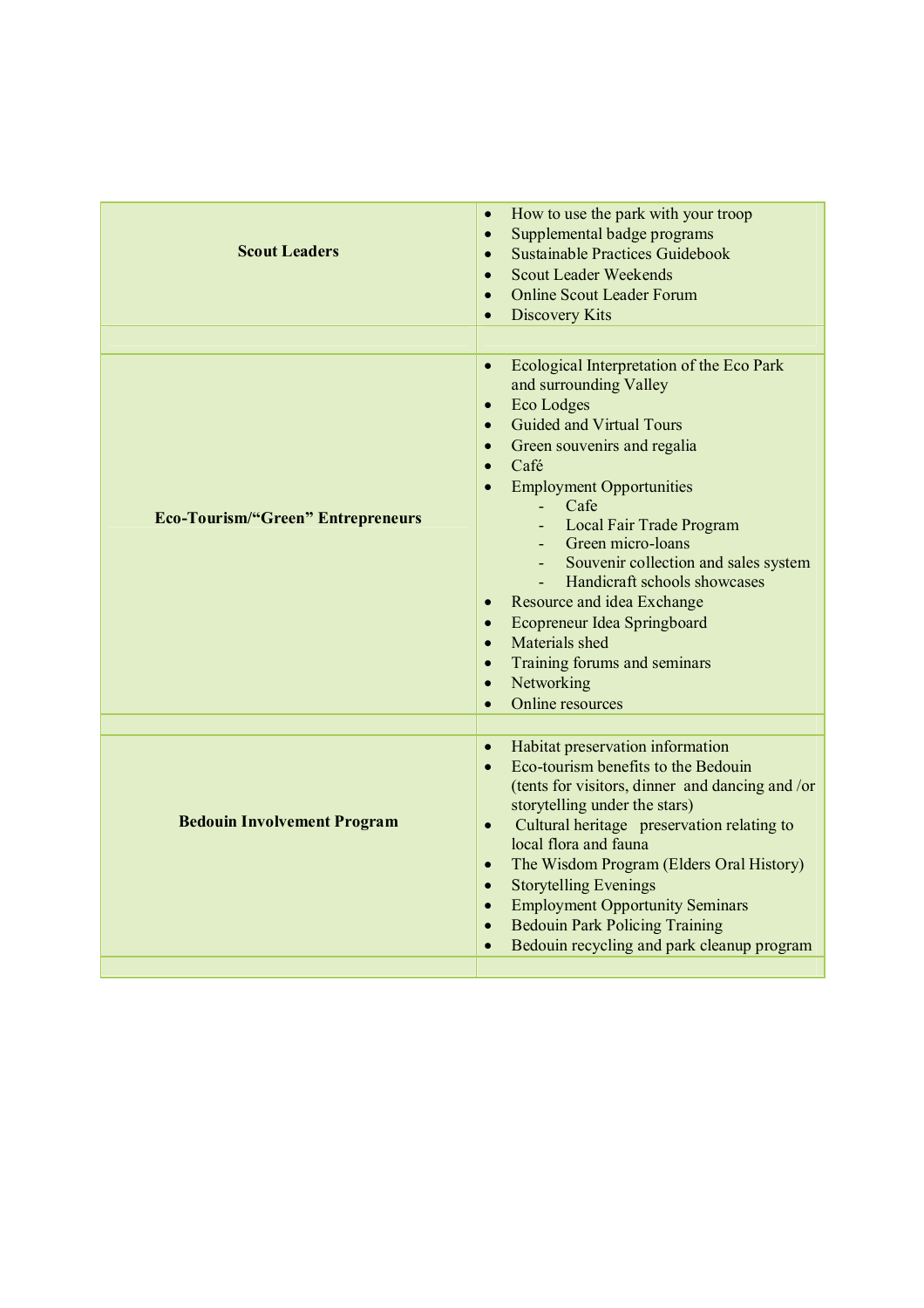| <b>Civil Society Groups and NGO's</b>            | Workshop, meeting and seminar space<br>$\bullet$<br>Local catering for groups up to 100<br>$\bullet$<br>Eco lodges<br>$\bullet$<br>Evening education programs<br>$\bullet$<br>Guided Tours of the Park<br>$\bullet$<br>Self-tours with optional interpretive headset<br>$\bullet$<br>Standard and tailored programs<br>$\bullet$<br>Team-building exercises<br>$\bullet$                                                                                                                                                                                                                                           |
|--------------------------------------------------|--------------------------------------------------------------------------------------------------------------------------------------------------------------------------------------------------------------------------------------------------------------------------------------------------------------------------------------------------------------------------------------------------------------------------------------------------------------------------------------------------------------------------------------------------------------------------------------------------------------------|
|                                                  |                                                                                                                                                                                                                                                                                                                                                                                                                                                                                                                                                                                                                    |
| <b>Donors/Supporters/Partnering Organizatons</b> | Park overview and progress<br>$\bullet$<br>Future design plans<br>$\bullet$<br>Partnership networking<br>$\bullet$<br>Joint conservation activities<br>$\bullet$<br>Reporting<br>$\bullet$<br>E-Newsletters<br>$\bullet$<br>Tailored updates<br>$\bullet$<br>Opportunities for future involvement<br>$\bullet$                                                                                                                                                                                                                                                                                                     |
|                                                  |                                                                                                                                                                                                                                                                                                                                                                                                                                                                                                                                                                                                                    |
| <b>Local Government</b>                          | <b>Local Community Involvement</b><br>$\bullet$<br>Opportunities<br>"Clean Communities" Program Guidebook<br>$\bullet$<br><b>Regional Networking Program</b><br>$\bullet$<br>Practical training/tools for green urban<br>$\bullet$<br>development<br>Green entrepreneurship training<br>$\bullet$<br>Replicable urban waste reduction and<br>$\bullet$<br>resource conservation programs<br><b>Bi-monthly Mayors' Meetings</b><br>$\bullet$<br>Flyers to be distributed to the community<br>$\bullet$<br><b>Community Message Boards</b><br>$\bullet$<br><b>Community Involvement Representatives</b><br>$\bullet$ |
|                                                  |                                                                                                                                                                                                                                                                                                                                                                                                                                                                                                                                                                                                                    |
| <b>Cross-Border Partners</b>                     | Eco-tourism benefits<br>$\bullet$<br>Regional networking<br>$\bullet$<br>Mutually beneficial sustainable practices<br>$\bullet$<br>Online resources<br>$\bullet$                                                                                                                                                                                                                                                                                                                                                                                                                                                   |
|                                                  |                                                                                                                                                                                                                                                                                                                                                                                                                                                                                                                                                                                                                    |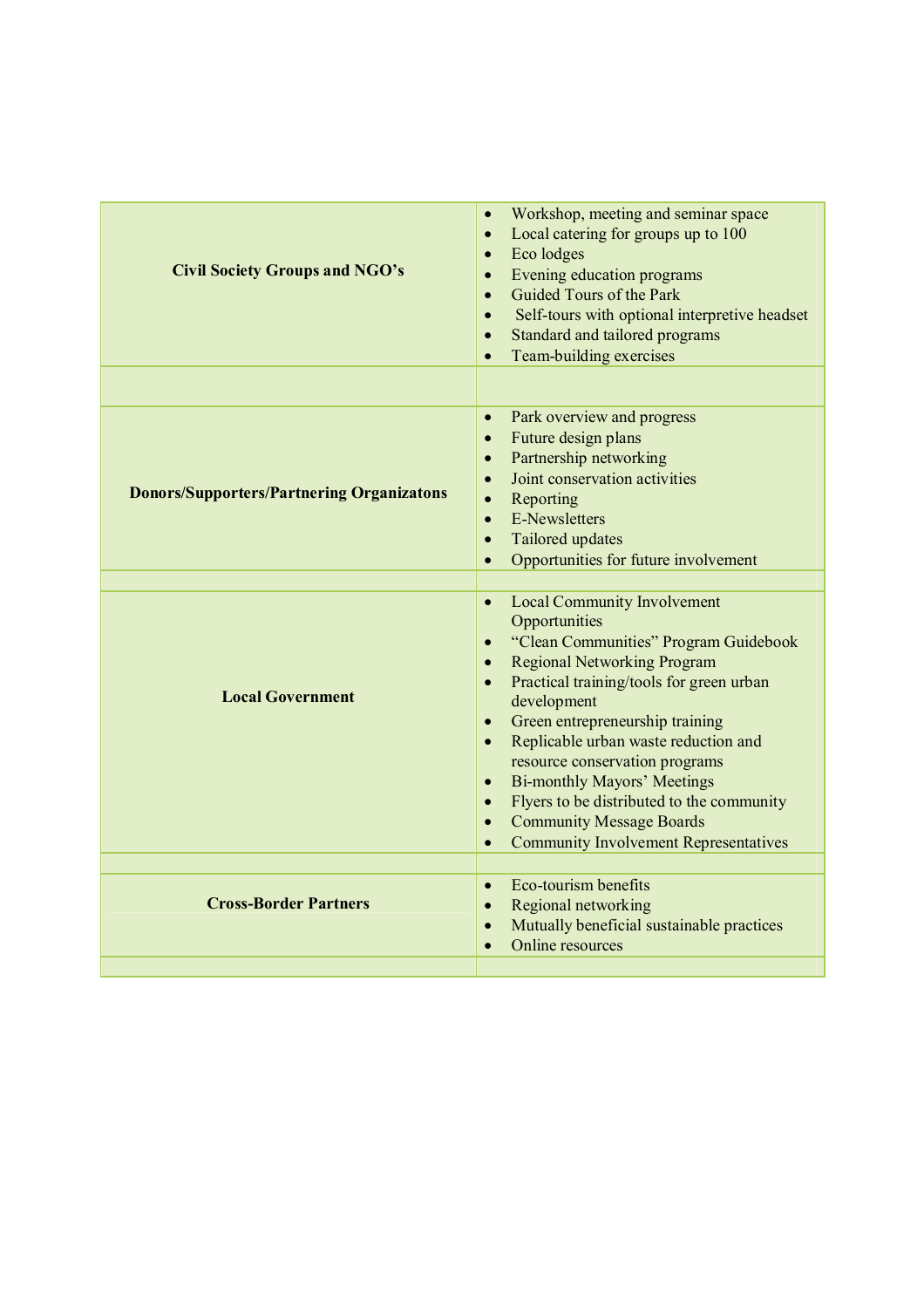Part 2: Environmental Education for Everyone

In addition to programs for specific types of visitors, the Eco Park will provide a general education program for everyone. The types of topics to be covered are listed below.

If you are a current, retired, or aspiring educator who would like to share in creating the environmental education program on a volunteer basis, contact us at info@foeme.org.

# WATER

#### Why water is important

- Every living thing needs water
- We can only live 3 days without water
- Water=Life, Health, Wealth

Earth's Water

.

- How much of the Earth is covered with water?
- How much of Earth's water is drinkable?

Jordan's water

- Overview of Jordan's water situation
- How much water does Jordan have?
	- o Past and future water supply and demand
	- o Where could Jordan get more water:
	- o Desalination
	- o Water reclamation and recycling
- What will happen if we don't conserve water?

Your water

- Where does your water come from?
- Where does your water go?
- Water and the Nitrogen Cycle
- How much do we need every day?
- How can you save water?
- What can YOU do to help save and protect water

Water at the Eco Park: The Jordan River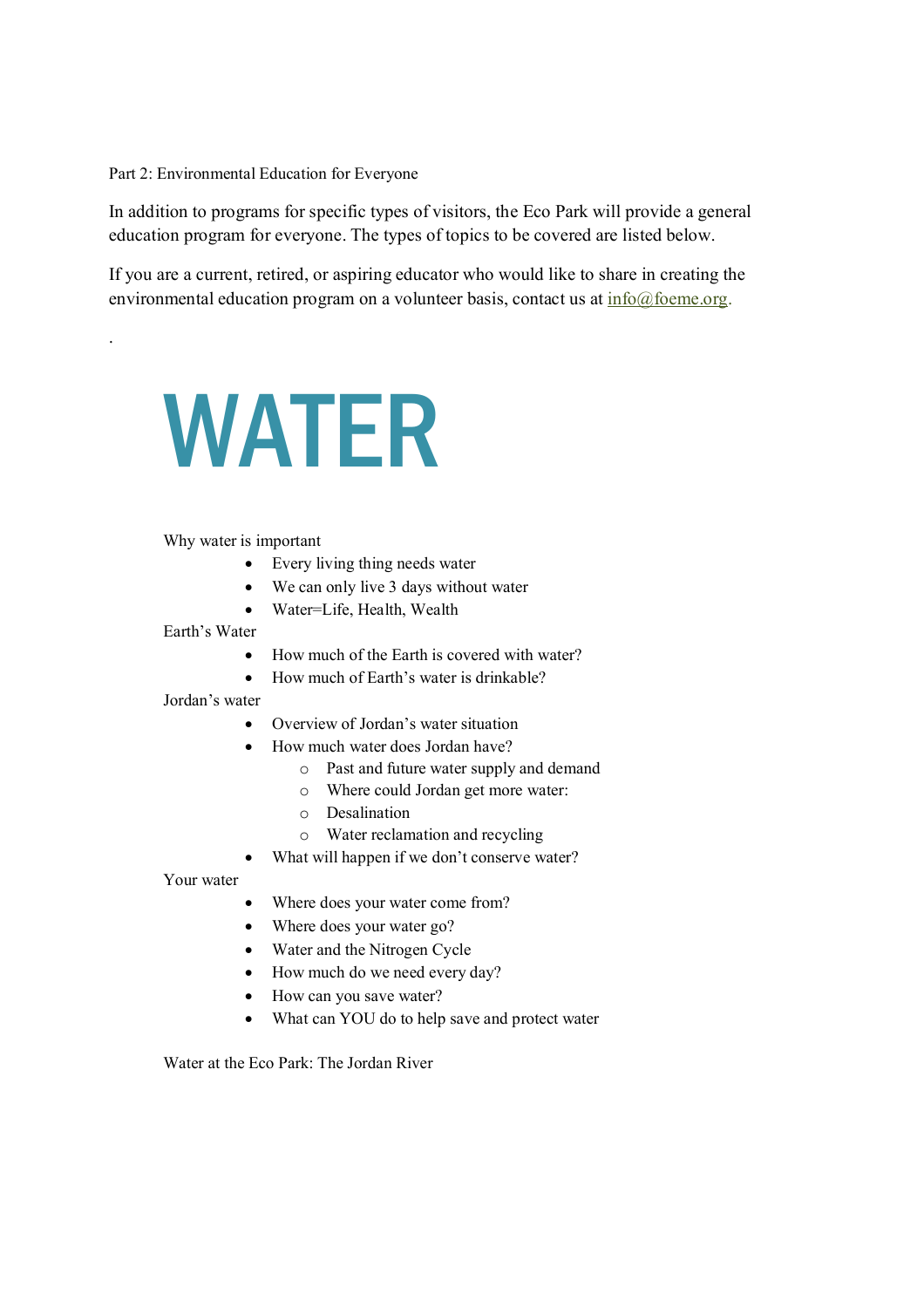## **EARTH**

- How many people are on Earth today?
- How many in 25 years?
- Garbage
- Recycling
- Vegetation
- Living things: plants/animals
- Overgrazing
- Desertification
- The Earth and the Nitrogen Cycle

### Fire

- Fire safety
- Camp fires
- $\bullet$  E nergy:
- Solar energy:
- How the sun provides all the energy on Earth
- Solar Power
- The carbon cycle
- Biomass
- Lightning and the Nitrogen Cycle

## AIR

- Air quality/air pollution
- Global warming
- Photosynthesis
- The carbon cycle
- Air and The Nitrogen Cycle